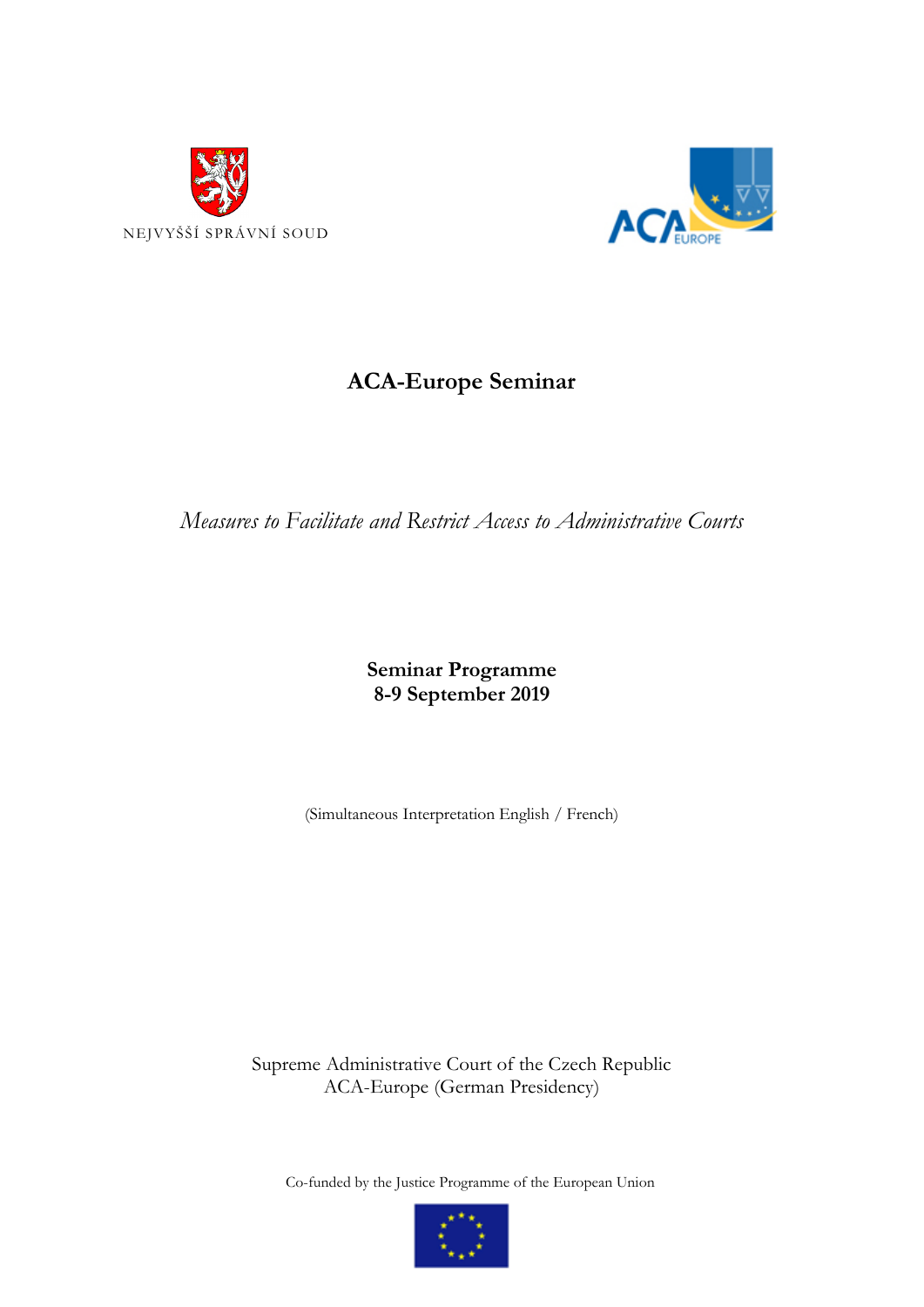## **Sunday, 8 September 2019**

*Venue: Punkva Caves (Moravian Karst), Samsara Restaurant (Blansko)*

| 18:00-22:30 | <b>Opening Reception</b> (informal) |                                          |
|-------------|-------------------------------------|------------------------------------------|
|             | Welcome Remarks:                    | Michal Mazanec, President of the Supreme |
|             |                                     | Administrative Court, Czech Republic     |

## **Monday, 9 September 2019**

*Venue: Supreme Administrative Court (Brno)*

| $9:00-9:15$ | <b>Opening Session</b>                                                              |                                                                                                                                                                                                                                                   |  |
|-------------|-------------------------------------------------------------------------------------|---------------------------------------------------------------------------------------------------------------------------------------------------------------------------------------------------------------------------------------------------|--|
|             | <b>Welcome Remarks:</b>                                                             | Pořízková,<br><b>Barbara</b><br>Vice-President<br>of the Supreme Administrative Court, Czech<br>Republic                                                                                                                                          |  |
| 9:15-10:45  | <b>Closed</b> , or Measures to Restrict Access to Administrative Courts<br>Panel 1: |                                                                                                                                                                                                                                                   |  |
|             | Moderator:                                                                          | Jan M. Passer, Judge at the General Court,<br>Court of Justice of the European Union                                                                                                                                                              |  |
|             | Opening Remarks:                                                                    | <b>Pavel Molek</b> , Judge at the Supreme<br>Administrative Court, Czech Republic                                                                                                                                                                 |  |
|             | Panelists:                                                                          | Yves Gounin, Delegate for International<br>Relations at the Council of State, France<br>Aleksandrs Potaičuks, Legal Research<br>Counsel at the Supreme Court, Latvia<br>Theodora<br>Ziamou, Associate<br>Judge<br>at the Council of State, Greece |  |
| 10:45-11:15 | <b>Break</b> (including group photograph)                                           |                                                                                                                                                                                                                                                   |  |
| 11:15-12:20 | Panel 2:                                                                            | <b>Open</b> , or Measures to Facilitate Access to Administrative Courts                                                                                                                                                                           |  |
|             | Moderator:                                                                          | Carsten Günther, Judge at the Federal<br>Administrative Court, Germany                                                                                                                                                                            |  |
|             | Opening Remarks:                                                                    | Zdeněk Kühn, Judge at the Supreme<br>Administrative Court, Czech Republic                                                                                                                                                                         |  |